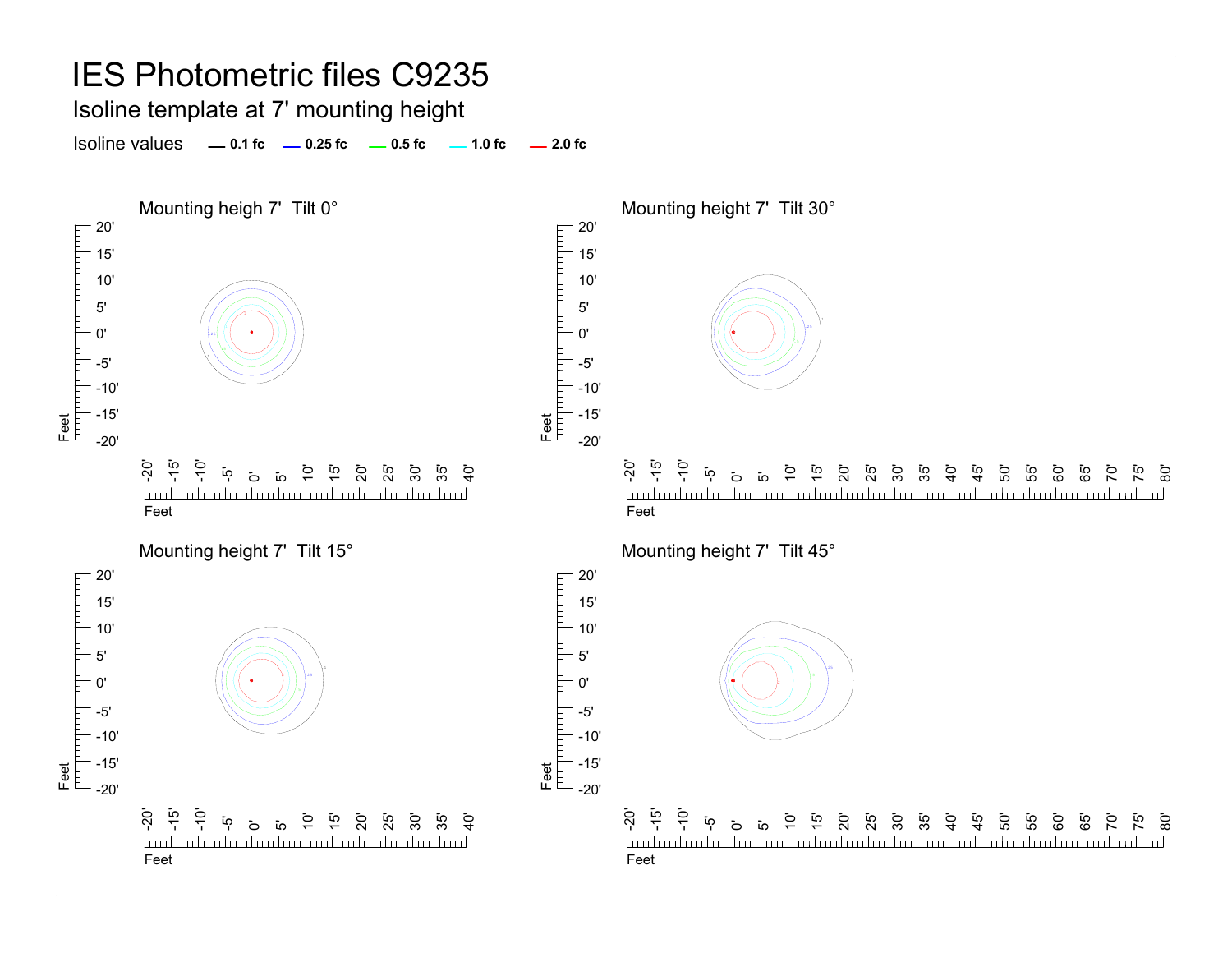Isoline template at 9' mounting height

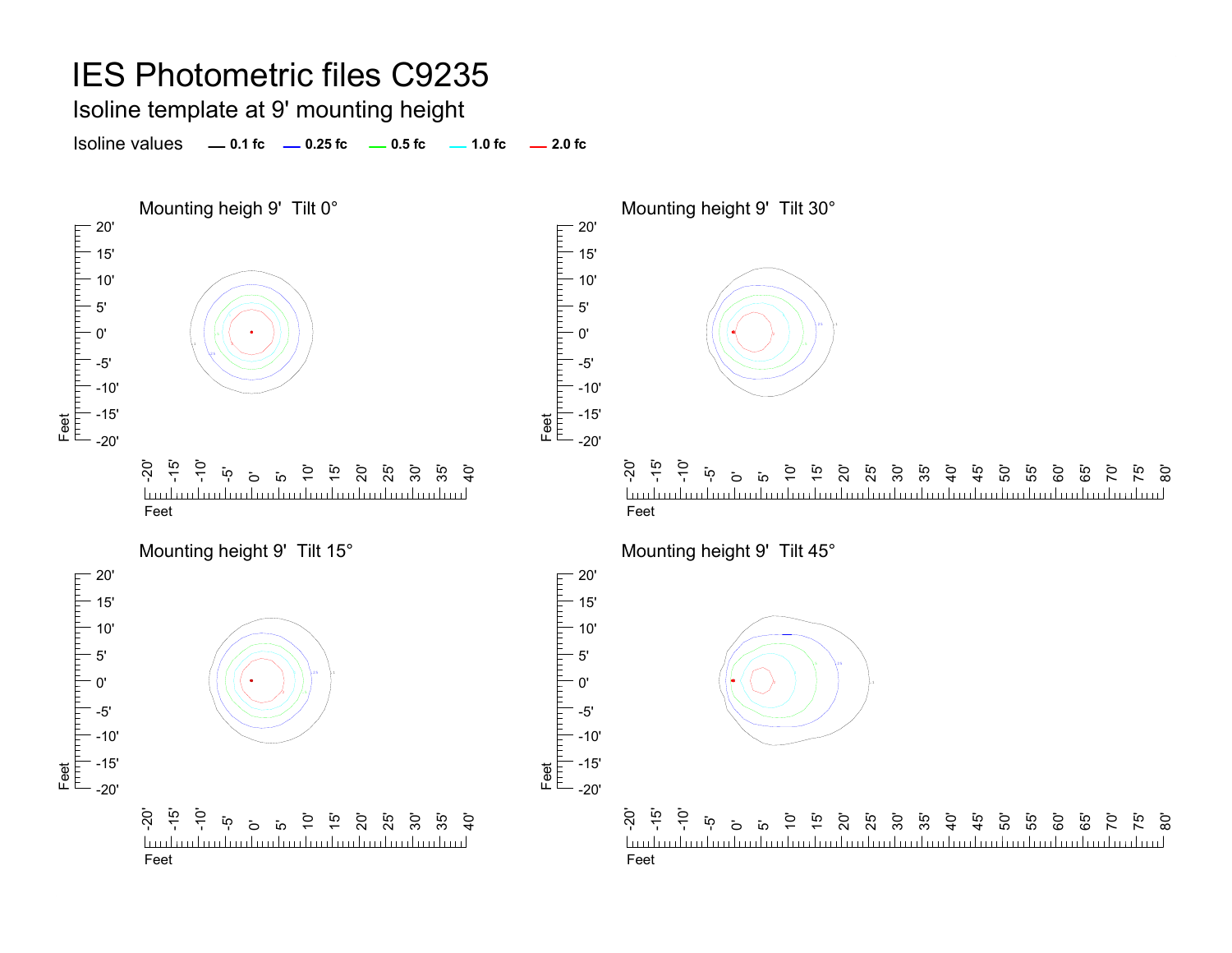Isoline template at 11' mounting height

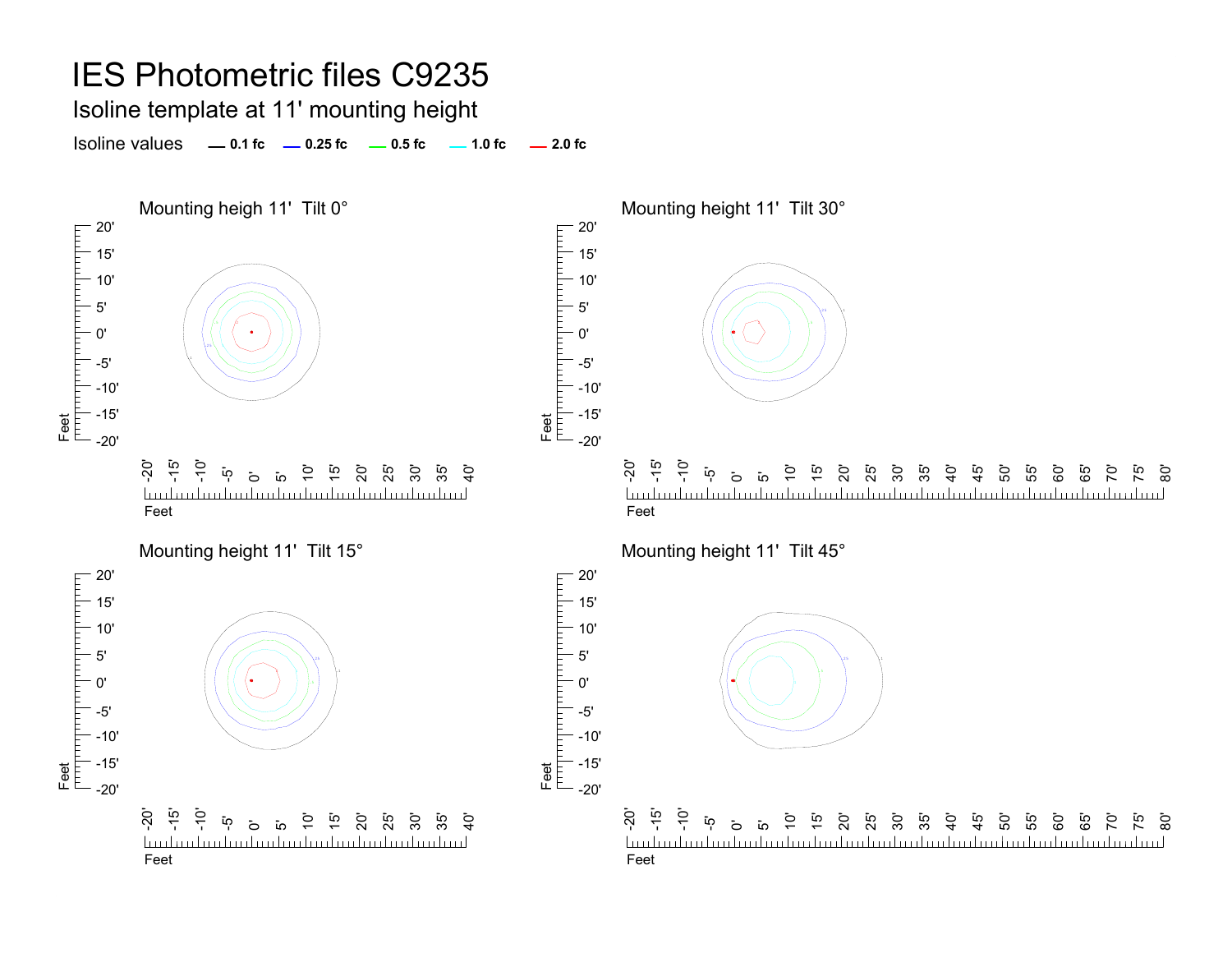Isoline template at 15' mounting height





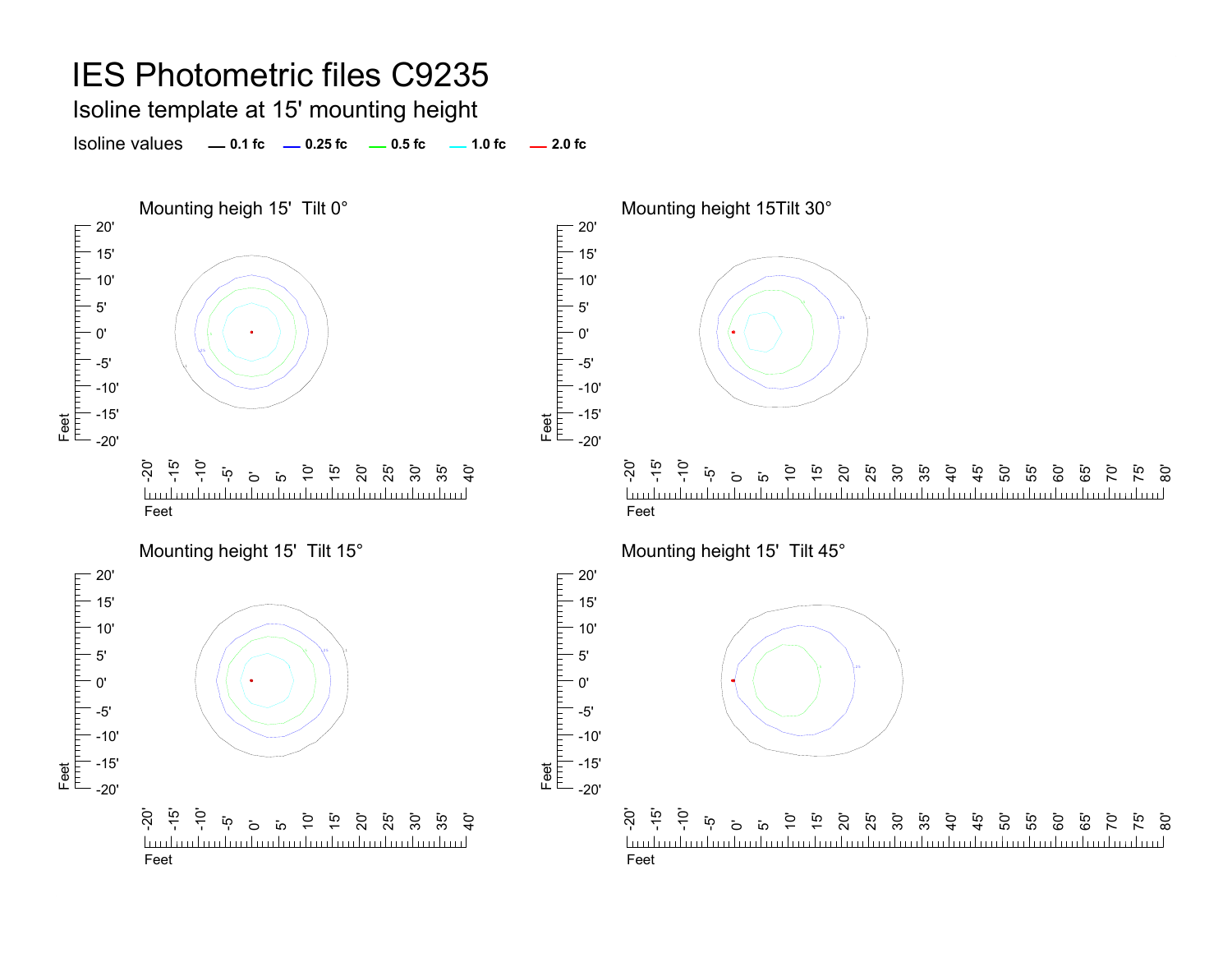Isoline template at 20' mounting height

Isoline values **0.1 fc 0.25 fc 0.5 fc 2.0 fc 1.0 fc**



Mounting height 20 Tilt 30°



Mounting height 20' Tilt 45°

Feet

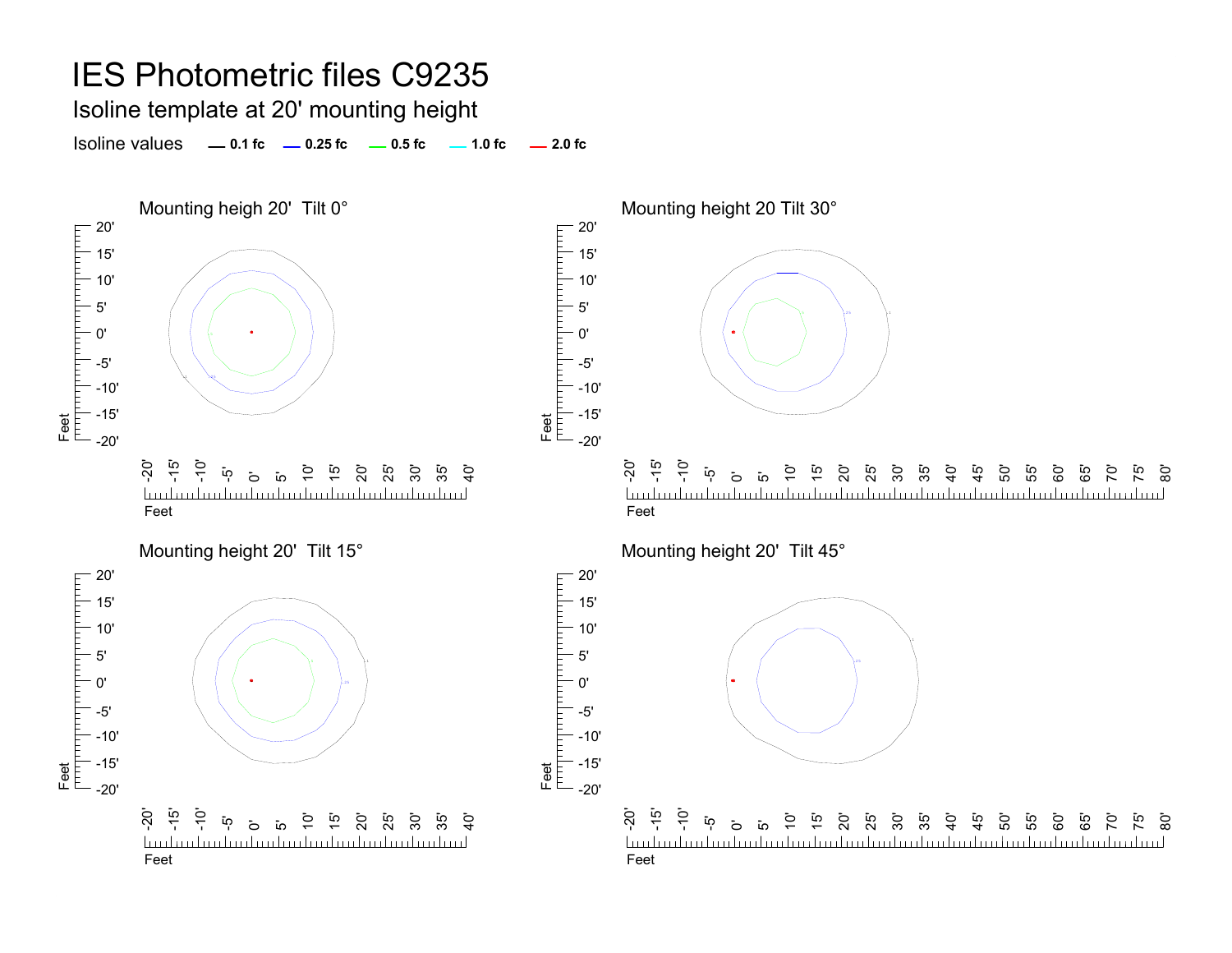Isoline template at 25' mounting height

Isoline values **0.1 fc 0.25 fc 0.5 fc 2.0 fc 1.0 fc**



Mounting height 25 Tilt 30°

Feet<br>[unpun|un|un|un|un|un|un|

Feet

5'



Mounting height 25' Tilt 45°

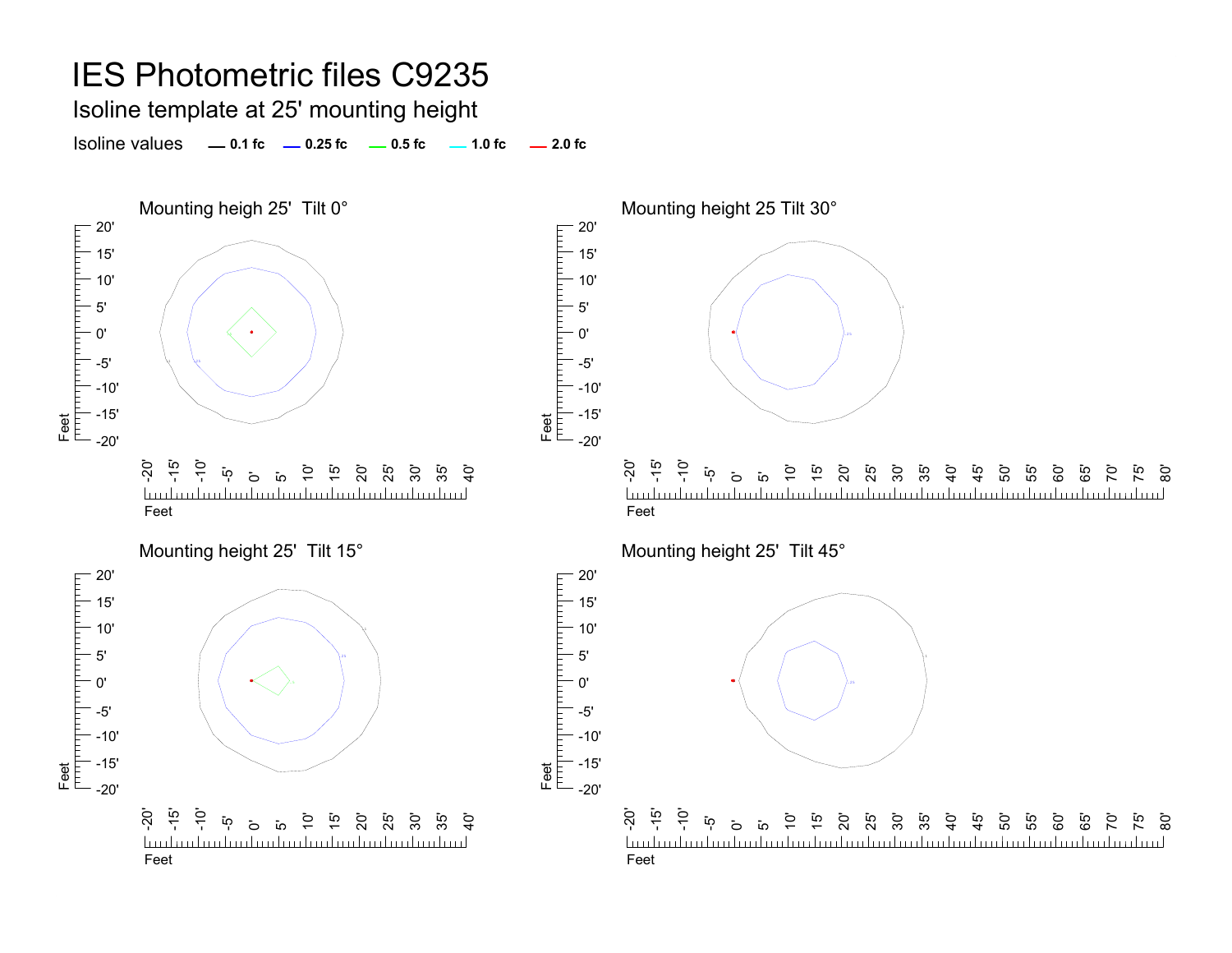Isoline template at 30' mounting height